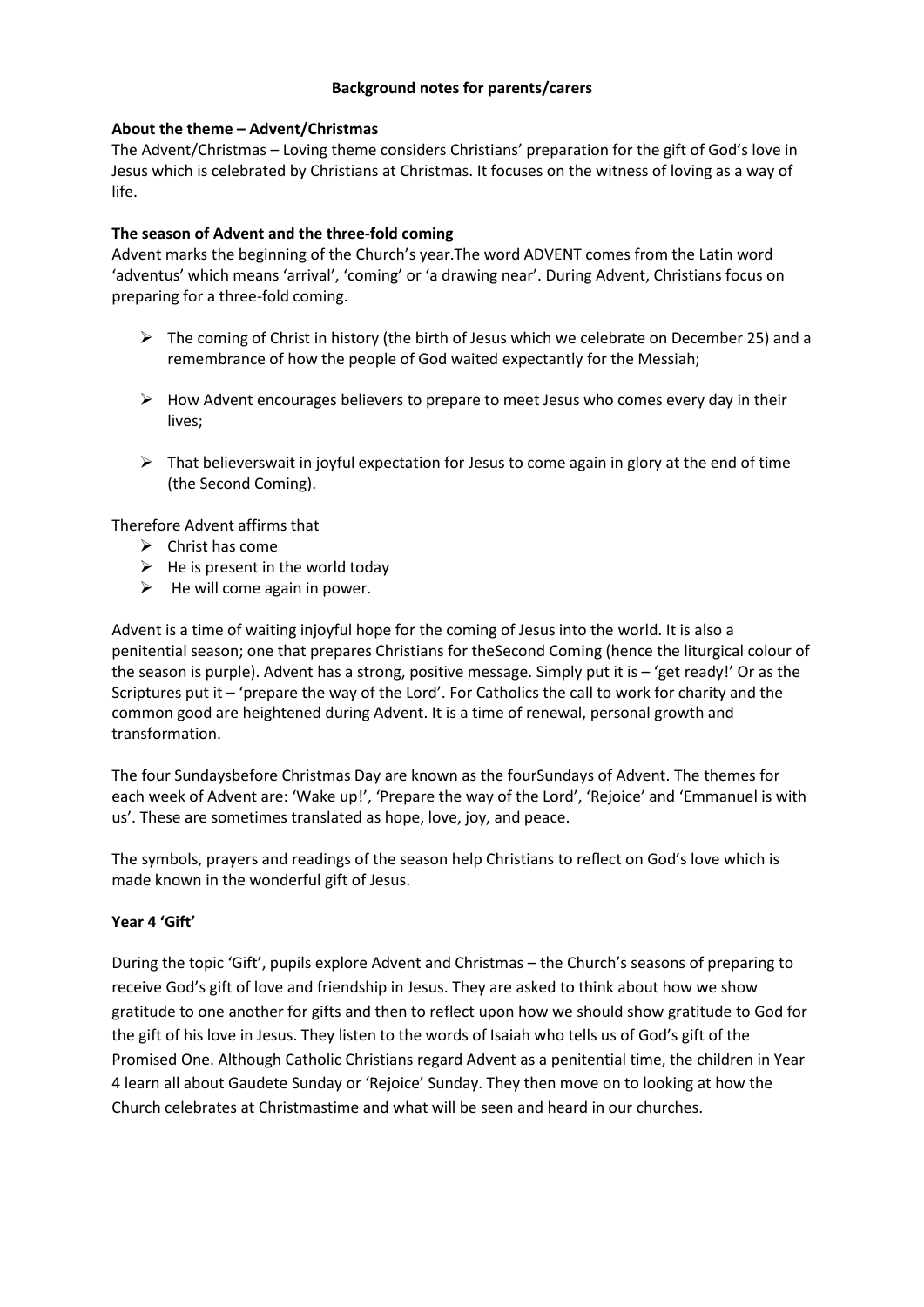# **Overview**

| <b>Key Vocabulary</b>                                   | <b>YEAR 4</b><br>Gift                                                                                                                                                                                                                                                                      |  |
|---------------------------------------------------------|--------------------------------------------------------------------------------------------------------------------------------------------------------------------------------------------------------------------------------------------------------------------------------------------|--|
| Advent                                                  | <b>ADVENT/CHRISTMAS THEME</b>                                                                                                                                                                                                                                                              |  |
| Isaiah                                                  | God's gift of Jesus is a gift of love to all people of all time. Jesus<br>reveals God's love for humanity and the possibility of friendship. This<br>gift is celebrated each Christmas. During the season of Advent, we                                                                    |  |
| Messiah                                                 | explore this gift of love and the promise of Jesus' return at the end of<br>time.                                                                                                                                                                                                          |  |
| Mary's gift of herself<br>to God                        | <b>Children will know and understand:</b>                                                                                                                                                                                                                                                  |  |
| Gaudete                                                 | • The gift of love and friendship                                                                                                                                                                                                                                                          |  |
| gift                                                    | • Advent and Christmas: The Church's seasons of preparing to<br>receive God's gift of love and friendship in Jesus                                                                                                                                                                         |  |
| friendship                                              | See the Background Notes for Parents and Carers                                                                                                                                                                                                                                            |  |
| loyalty                                                 | Week 1: Looking at the gifts of love and friendship. The children<br>learn about demands that friendship makes upon the giver but also<br>the joys of the friendship. Focus on gratitude and how we show                                                                                   |  |
| commitment                                              | gratitude for the gifts we have been given. Ask your child to<br>complete a heart to show what they are grateful for.                                                                                                                                                                      |  |
| God's gift of love and<br>friendship<br>Children of God | Week 2: Understanding that Jesus is God's gift of love and friendship<br>to everyone, as explained through Scripture. The Scripture comes<br>from John and also Isaiah. Ask your child to write a letter to God,<br>thanking him for the gift of Jesus.                                    |  |
|                                                         | Week 3: How the church celebrates the gift of God's love through<br>Jesus. Gaudete Sunday and what goes on in church throughout the<br>Christmas season which lasts until the Baptism of Jesus. Ask your<br>child to make a leaflet to tell people how the church celebrates<br>Christmas. |  |
|                                                         | Week 4: Look back at the key vocabulary and remember all that has<br>been learnt during the topic 'Gift'                                                                                                                                                                                   |  |
|                                                         | Celebrate with a simple Act of Worship (see below).                                                                                                                                                                                                                                        |  |
|                                                         |                                                                                                                                                                                                                                                                                            |  |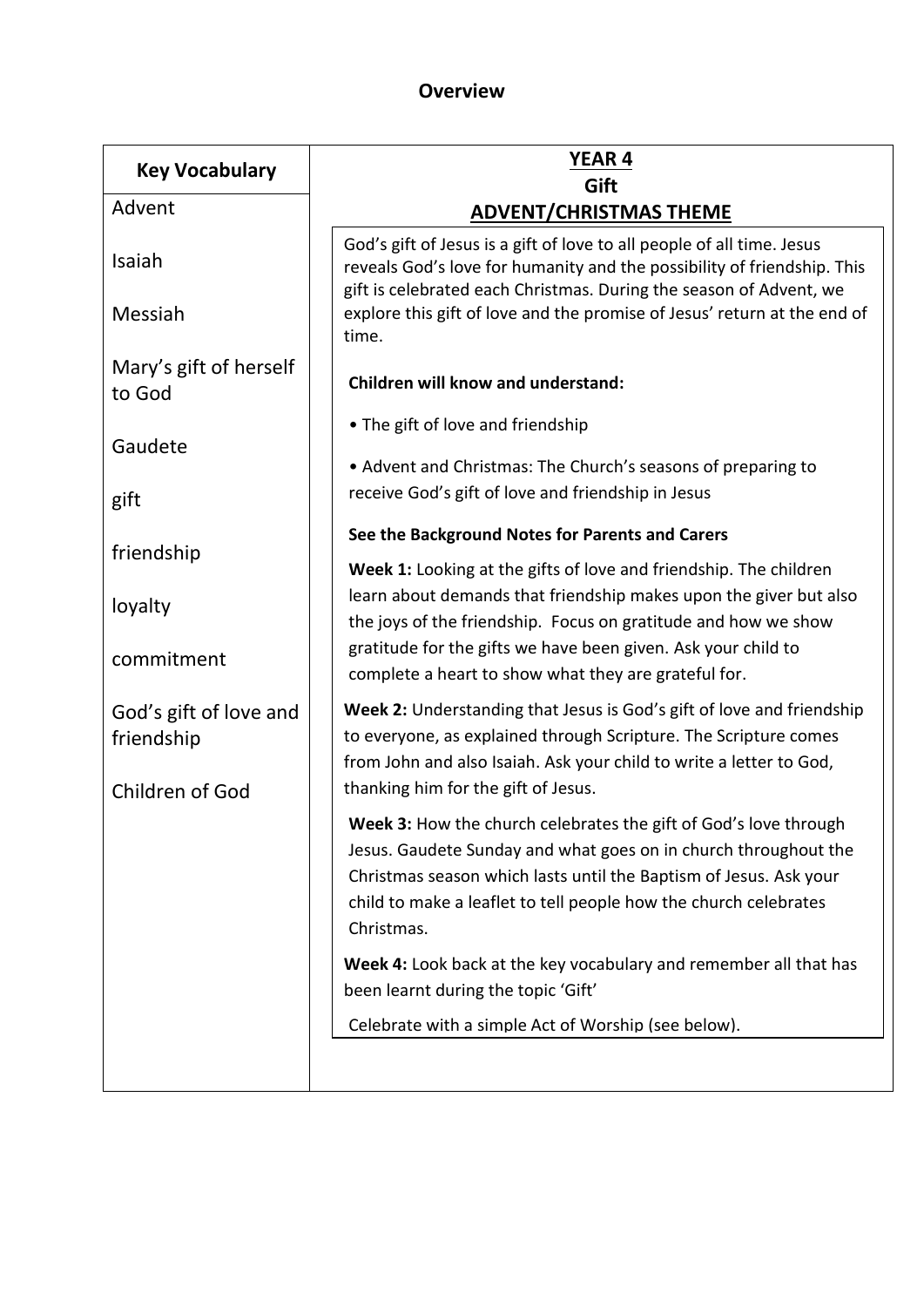## **Year 4**

In Year 4, the children learn that God has given the gift of his love to everyone. This gift is Jesus and Advent is the time of preparation for that gift. They learn about the joys and the demands of friendship in everyday life and make the links to the joys and demands of life as a Christian. They learn how the Church celebrates the gift of Jesus at Christmas.

**Week 1:** Read the story (see below) and reflect upon the key questions. Explore how the gift of love and friendship will make demands on the giver and require commitment and loyalty. Think what might motivate the giver to be generous.

# **Task - Think about all the gifts people share with you: the love, care, time, patience, fun and encouragement they give you. What gift are you most grateful for?**

*I am grateful for … when …*

**What do you think is the most important gift of all? Is it one you try to share with others? Write it on the heart shape and decorate your heart.**

**Week 2**: Read the letter of John (see below). It was probably written when he was an old man and had spent years thinking about God's love for us and our love for one another. It helps to explain more about Jesus coming to earth as God's gift to everyone and reflect upon the key questions below.

- **Q** What does John say love is?
- **Q** What does he say about where the gift of love comes from?
- **Q** What does he say is the best way God shows love for us?
- **Q** What does God's gift of love mean for us and how does it affect the way we live our lives?
- **Q** Why do you think Jesus came to earth?

Now we hear from Isaiah, a prophet from the Old Testament, who was waiting for the coming of the Messiah, the one promised by God who would show God's love and bring peace. For centuries, the people of God longed for and waited in hope for the coming of the Saviour. Thiswas especially true when there were difficulties and the people were treated badly. Read Isaiah 40: 9-11 (see below) and reflect on the key questions.

- **Q** What is the Good News?
- **Q** Why is it Good News?
- **Q** How is God described in this Scripture text? What adjectives are used?
- **Q** What kind of person does a shepherd have to be? In those days, the shepherd would have lived out in the field with the sheep to protect them.
- **Q** How were the people to prepare for the coming Messiah?

**Task - Write a 'thank you' letter to God for sending us the gift of Jesus. Say why you are glad that Jesus lived among us. Give reasons why this helps you to be a better person.**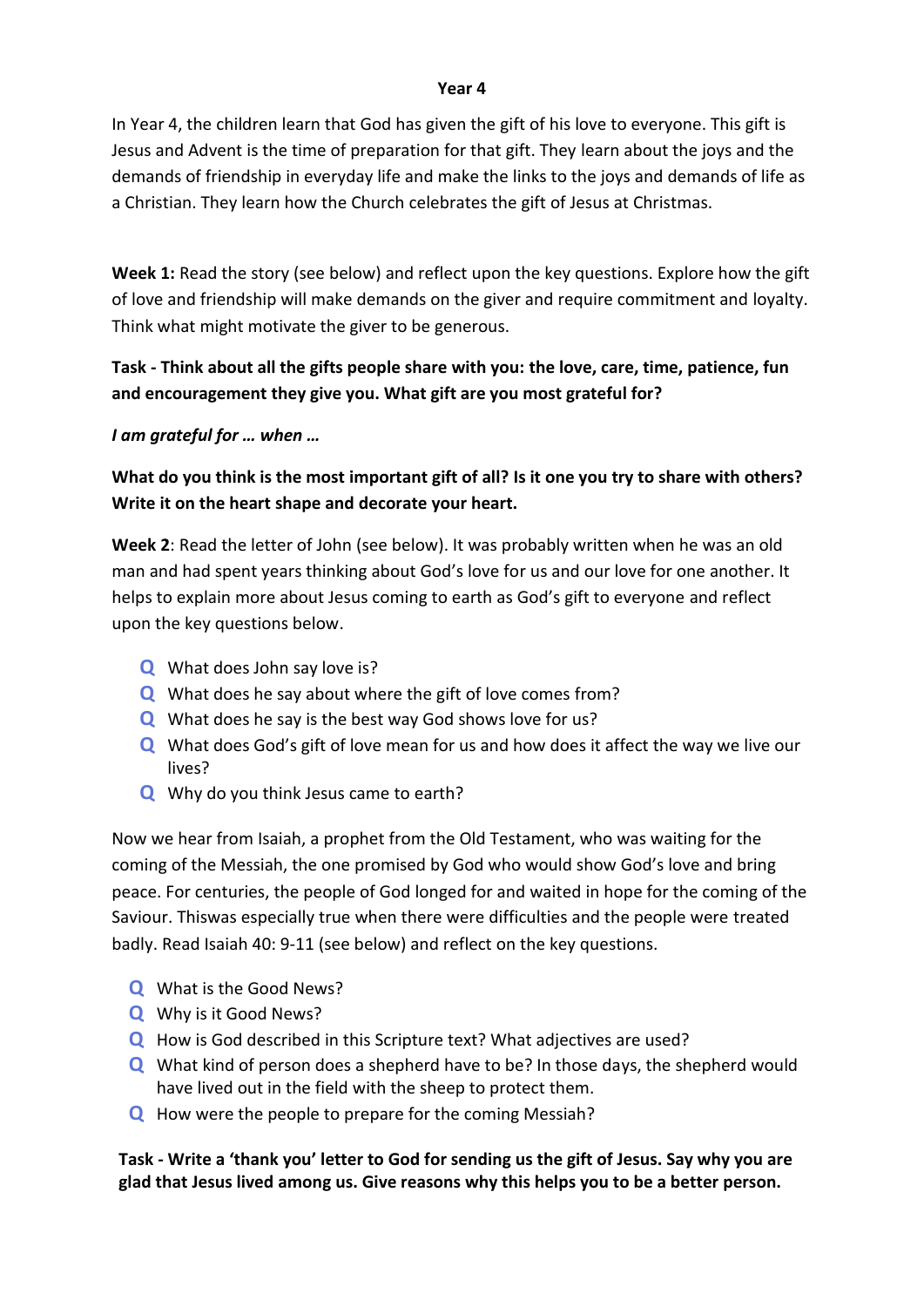**Week 3**: Now we look at how the Church celebrates the gift of God's love. The four weeks of Advent have different themes. The third Sunday of Advent is called 'Gaudete Sunday'; *Gaudete* is a Latin word for Rejoice. It is meant to be a break about midway through the season of Advent. It encourages and reminds people of the nearness of Jesus' coming. The whole season of Advent is a time of expectation and preparation for Christmas, as well as remembering that Jesus will come again at the end of the world, as he promised.

On Gaudete Sunday, you will often hear the word Rejoice. Read the section from St Paul to the Philippians and answer the questions below.

- **Q** What does *Gaudete* mean?
- **Q** Why does the Church celebrate Gaudete Sunday during Advent?
- **Q** Why is Advent a time of expectation?
- **Q** Which part of the letter from Paul do you like best and why?
- **Q** If you were living in Philippi how you would feel if you received this letter from Paul?
- **Q** What does Paul ask the people of Philippi to think about and why?

Read about what happens in Church during the Christmas season. (See below) Christmas is the season during which the Christian family thinks about and celebrates God's gift of love, made known in Jesus. The Christmas season begins with the joyful celebration of Mass at Night on Christmas Eve and ends in January with the celebration of the feast of the Baptism of Jesus.

The Church tells the Christmas story by using symbols, by listening to stories from the Bible which tell about the gift of Jesus, by singing hymns, carols and songs and by saying special prayers.

The parish church is decorated with lots of flowers and candles. The priest wears white or gold vestments. There will be a crib with the figures of the Christmas Story; the Wise Men will probably not appear until the feast of the Epiphany.

- **Q** What is being celebrated at Christmas?
- **Q** What are the signs and symbols that can be seen in Church at Christmas?
- **Q** What are the signs and symbols that can be seen in our homes at Christmas?
- **Q** Why do you think the colour of the priest's vestments change from purple to white or gold?

# **Task - Write a leaflet describing the importance of Christmas for Christians and the reasons for their words and actions at that time.**

**Week 4:** Look back at the key vocabulary and remember all that has been learnt during the topic 'Gift'.

Celebrate with a simple Act of Worship (See below)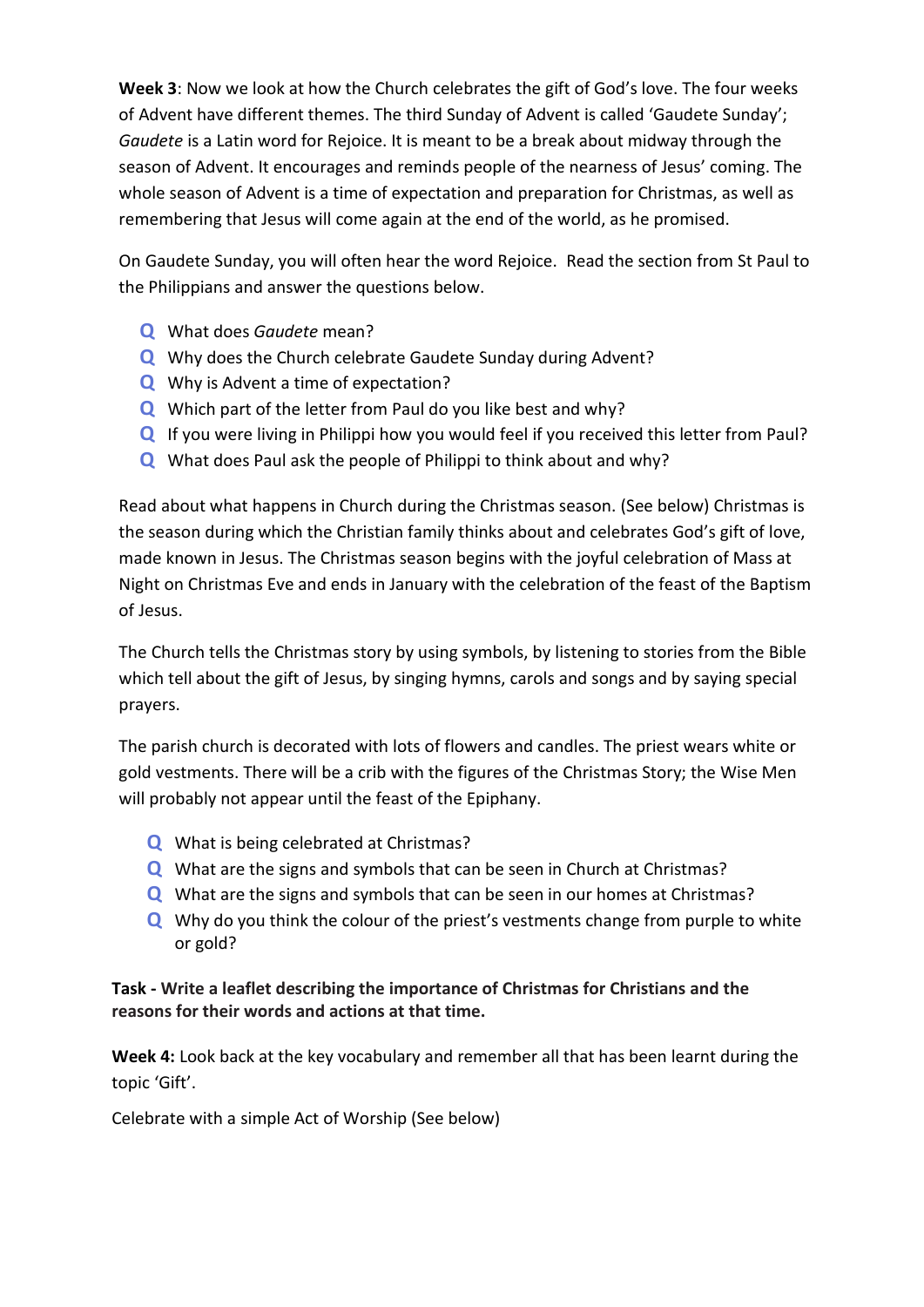#### **Week 1**

Leah was born with a defective heart and, although she had had several operations, she was still unable to do many of the things that the girls of her age like to do. Most of the time, she was confined to a wheelchair and could not enjoy games, dancing or active sport. But she had one special gift she was good at making friends. She always had time for people. She was always there for them.

She had lots of friends, not only of her own age, but also young friends like Peter and Mia, the twins (who were only six), and Mrs. Page, who was almost eighty. The twins came each day after school with their Mum and brought lots of fun and joy into Leah's life.

Leah found that she could also help the twins, for she had lots of time and patience. Both Peter and Mia were finding reading difficult. So each day, Leah had a special book to read with them. They loved to come and read the stories, and their Mum was happy to see them beginning to enjoy reading.

Most afternoons, Leah went round in her wheelchair to see Mrs. Page who lived all alone and looked forward to Leah's visits. They enjoyed one another's company. Mrs. Page taught Leah to knit and crochet and they made lots of blankets for people who needed them and toys for Bring & Buy sales.

- **Q** How did you feel when you heard/read this story?
- **Q** What was Leah's special gift?
- **Q** What gifts did the twins bring to Leah?
- **Q** What gifts did Leah give to them?
- **Q** What gifts did Leah and Mrs Page share with one another?

G. l۵

G

 $\bullet$ 

 $e = e$ 

 $e = e$ 

G E O

 $0 = 0$ 

 $6 - 0$ 

 $6 - 0$ 

 $e = e$ 

 $e = e$ 

 $\bullet$ - $\bullet$ 

 $\bullet$ 

 $\bullet$ ۱ə

e.

 $\alpha$ Ð

- **Q** What in the story makes you stop and think?
- **Q** What other friends do you think Leah may have had?
- **Q** What do you value most about the gift of friendship?
- **Q** What do you offer others in your friendship and why?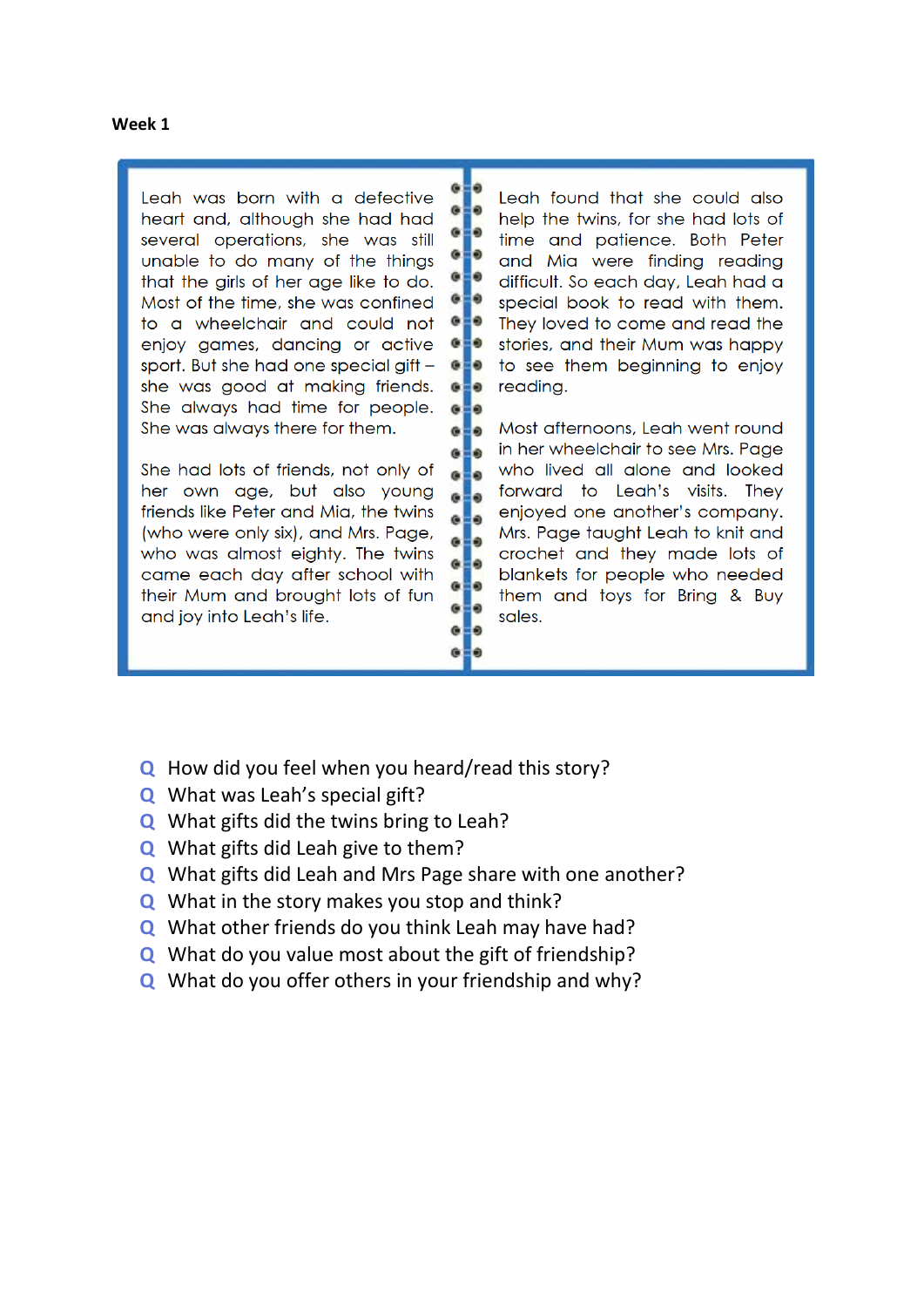**Week 1**

| I am grateful for |  | when |
|-------------------|--|------|
|-------------------|--|------|

**\_\_\_\_\_\_\_\_\_\_\_\_\_\_\_\_\_\_\_\_\_\_\_\_\_\_\_\_\_\_\_\_\_\_\_\_\_\_\_\_\_\_\_\_\_\_\_\_\_\_\_\_\_\_\_\_**



Task - Think about all the gifts people share with you: love, care, time, patience, fun and encouragement they give you. What gift are you most grateful for?

I am grateful for … when …

What do you think is the most important gift of all? Is it one you try to share with others? Write it on the heart shape and decorate your heart.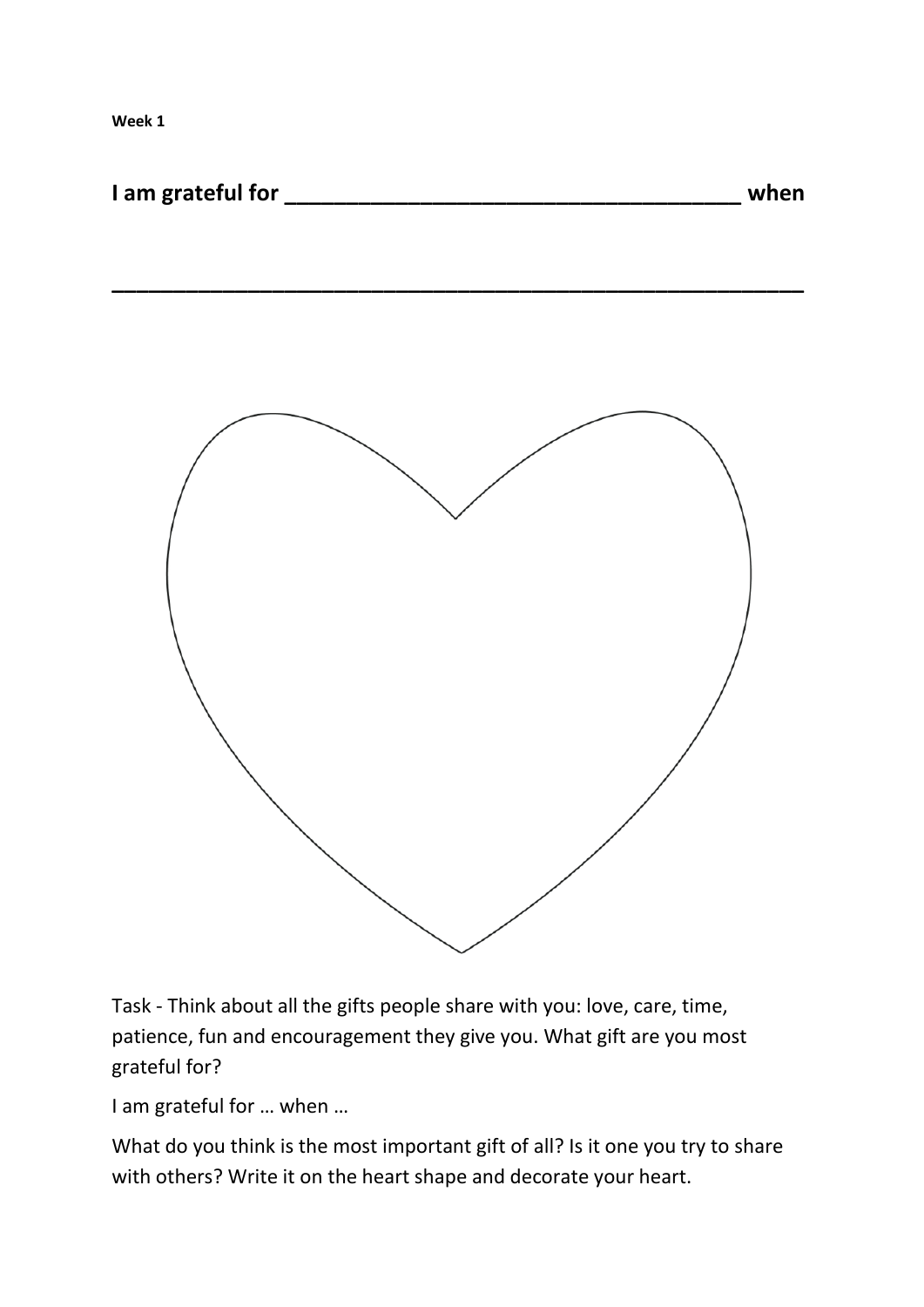

Q What does John say love is?

**Week 2**

- Q What does he say about where the gift of love comes from?
- Q What does he say is the best way God shows love for us?
- Q What does God's gift of love mean for us and how does it affect the way we live our lives?
- Q Why do you think Jesus came to earth?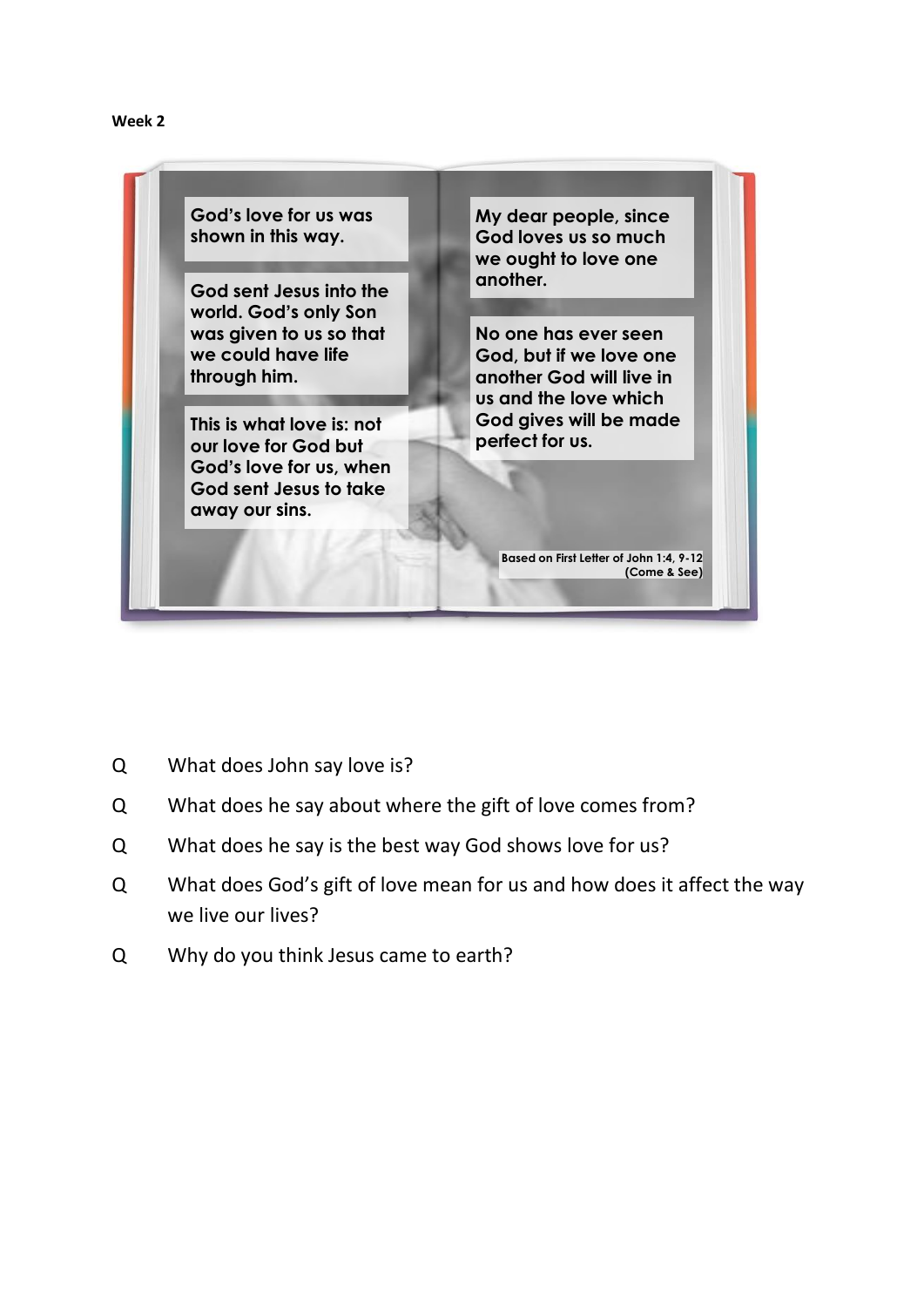

#### When the Messiah comes:

'The blind will be able to see and the deaf will be able to hear. Those who are lame will leap and dance. Those who are dumb will shout for joy. Everyone will sing and shout for gladness Everlasting joy will be seen on their faces. They will be happy for ever, free from all sorrow and sadness.' (Isaiah 35: 9-10; God's Story 3 p.61)



#### **ADVENT PEOPLE**

Each candle on the Advent wreath represents an important aspect of waiting.

There were long centuries of waiting for the people of Israel.

Isaiah was an important prophet who was born about 765 years before Jesus. He was a skillful poet. The Church's Advent readings from Isaiah look forward joyfully to the coming of the Promised One, the Messiah whom God would send and who would bring peace and justice on earth.

## From the Book of the Prophet Isaiah

Go up to the top of a high mountain, joyful messenger to my people. Shout as loud as you can. Proclaim the good news for everyone to hear. Say to them all, "Here is your God." Your God is coming strong, powerful, true and dependable. Your God is coming like a shepherd feeding his flock, gathering the lambs, holding them close. Yes, God is coming like a shepherd looking after the mother ewes, leading them to a place where they can rest.

(based on Isaiah 40:9-11) God's Story 3 p.62

- Q What is the Good News?
- Q Why is it Good News?
- Q How is God described in this Scripture text? What adjectives are used?
- Q What kind of person does a shepherd have to be? In those days, the shepherd would have lived out in the field with the sheep to protect them.
- Q How were the people to prepare for the coming Messiah?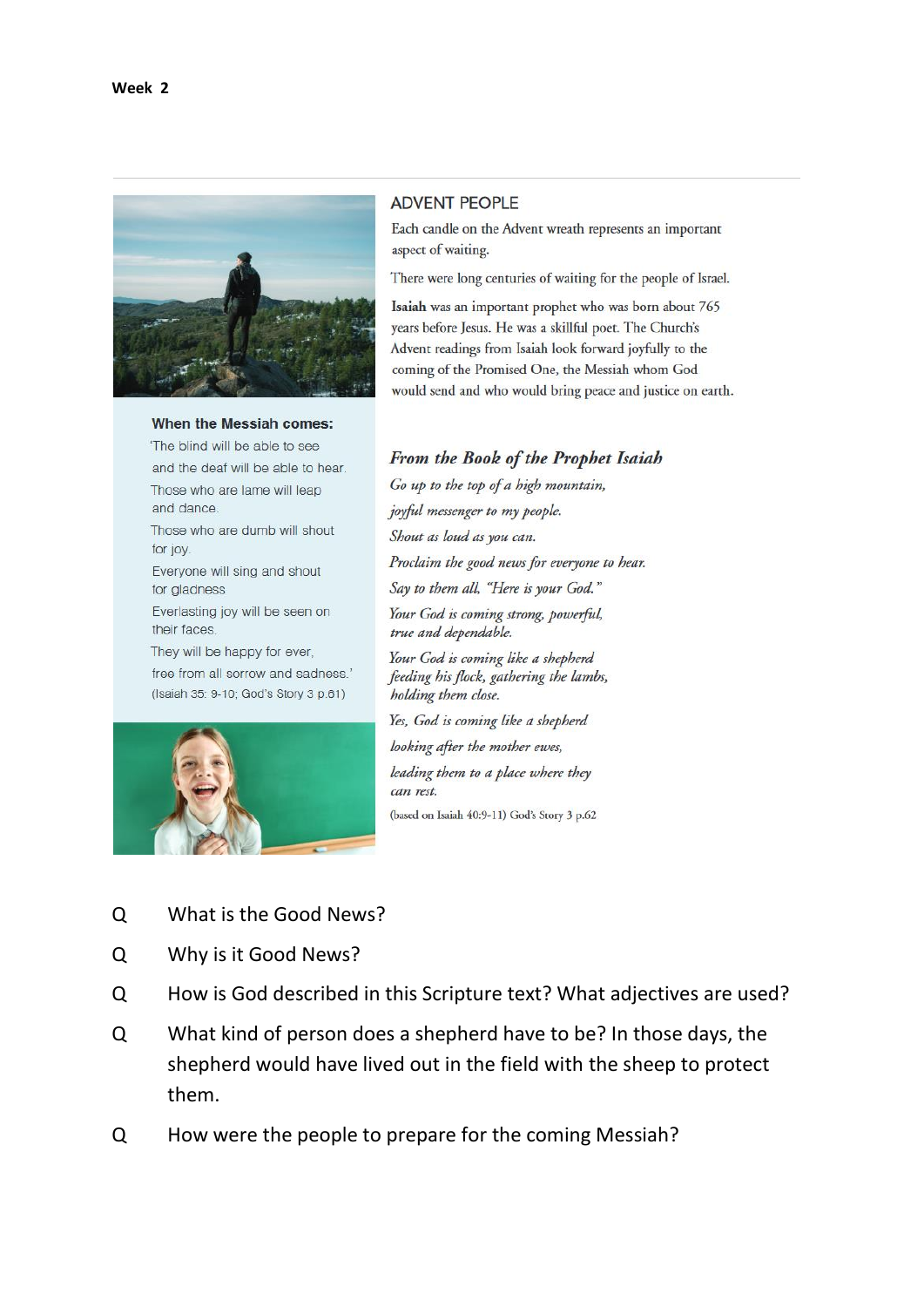

- Q What does Gaudete mean?
- Q Why does the Church celebrate Gaudete Sunday during Advent?
- Q Why is Advent a time of expectation?
- Q Which part of the letter from Paul do you like best and why?
- Q If you were living in Philippi how you would feel if you received this letter from Paul?
- Q What does Paul ask the people of Philippi to think about and why?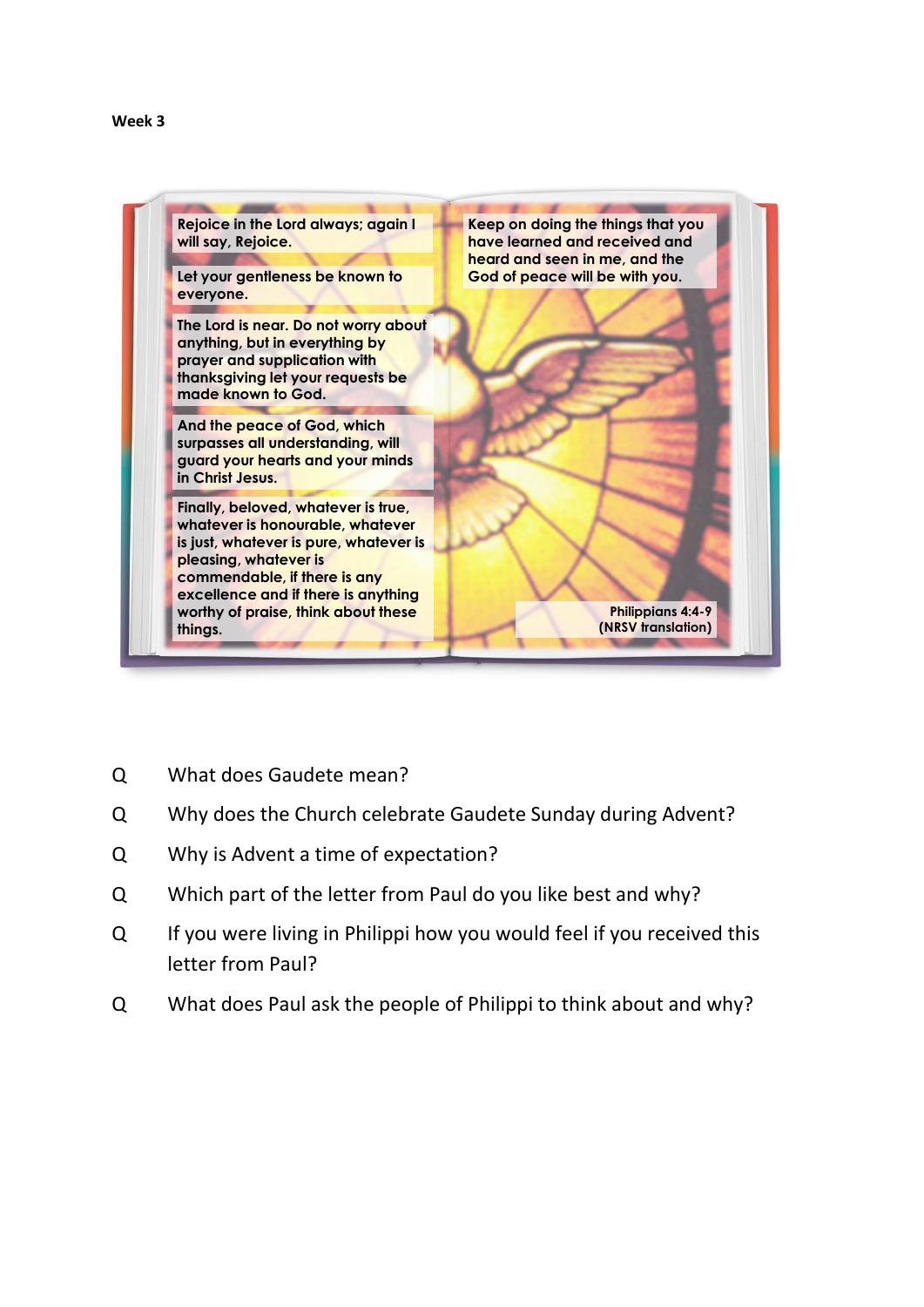

At the Mass during the Night the purple colours of Advent are replaced with white and gold. There are carols, music, flowers and candles as the Church family gathers to celebrate the birth of Jesus.

At home there are Christmas cards, trees and presents. They are signs of the good news of the coming of Jesus and of the love and care that we show to others because Jesus brings us God's endless love and care.

Many cards are sold in aid of charities to help people in all kinds of need. The evergreen trees are a symbol of the everlasting life which is promised us with the coming of Jesus. The presents are signs of love and thoughtfulness for family and friends. In many churches children bring presents to the crib which are given to children in care or families in need.



- Q What is being celebrated at Christmas?
- Q What are the signs and symbols that can be seen in Church at Christmas?
- Q What are the signs and symbols that can be seen in our homes at Christmas?
- Q Why do you think the colour of the priest's vestments change from purple to white or gold?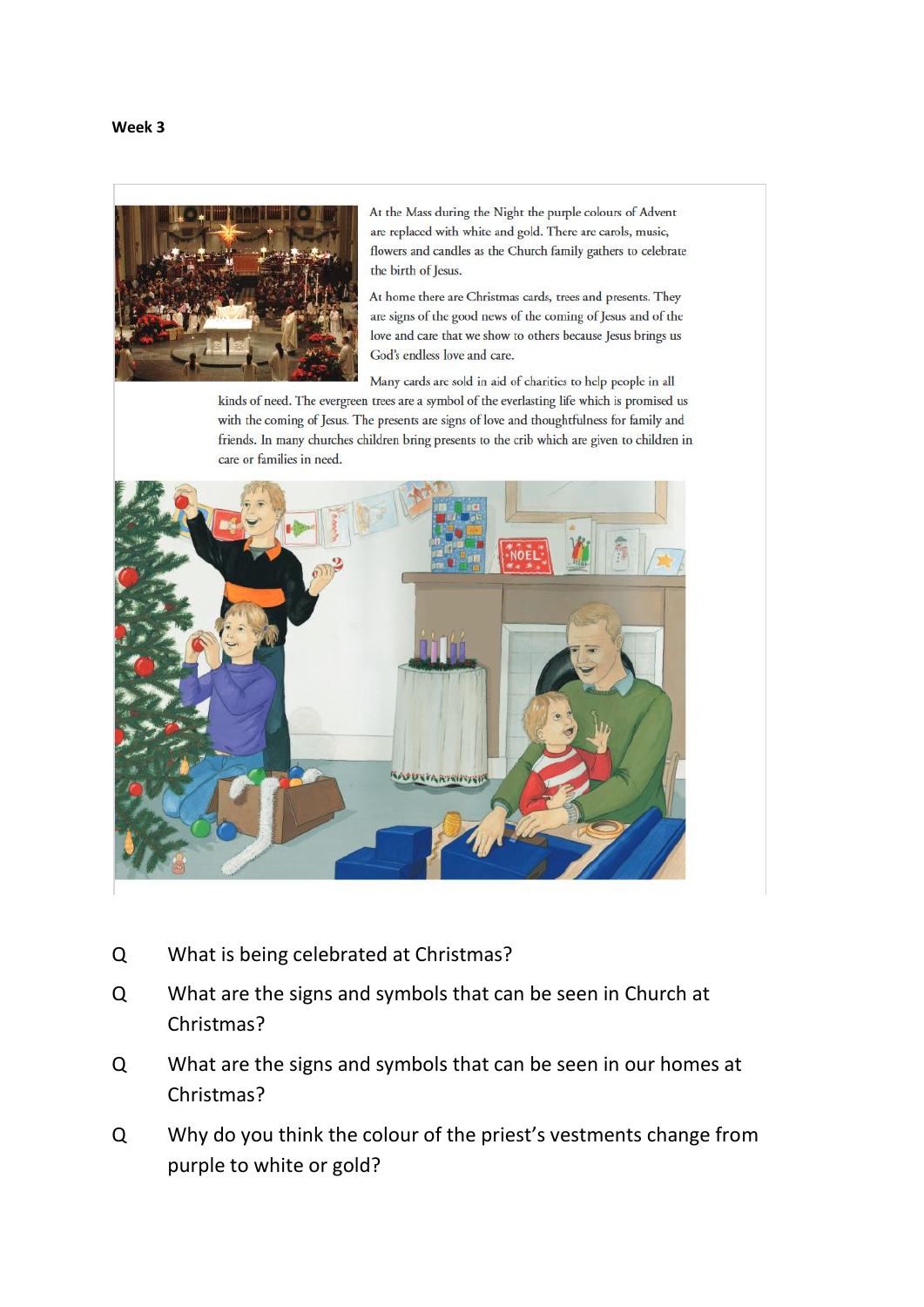### **Act of Worship**

# **"GIFT"**

## **Year 4**

## '**Advent and Christmas: the Church's seasons of preparing to receive**

# **God's gift of love and friendship in Jesus'.**

Place some or all of the following on the sacred space

Gathering

Together

Advent wreath or a candle

Bible opened at First Letter of John 1: 4, 9-12



cross

When we light the candles on an Advent wreath it helps us to remember that the time for celebrating the gift and friendship of Jesus at Christmas is coming nearer. We gather in the name of the Father…

In our topic called 'Gift', we have been reflecting on the gifts of love and friendship and explored what qualities are needed to be a loving friend.

We have also been learning that Advent is a season during which the Christian family thinksabout God's great gift of love and friendship made known in Jesus who the Father sent to live among us on earth.

The Word of God

This reading is from one of the letters of John. It was probably written when he was an old man and had spent many years thinking about God's love for us and our love for one another. It helps to explain more about Jesus coming to earth and God's gift to everyone.

A Reading from the First Letter of John

God's love for us was shown in this way.

God sent Jesus into the world.

God's only Son was given to us so that we could have life through him.

This is what love is: not our love for God but God's love for us, when God sent Jesus to take away our sins.

My dear people, since God loves us so much we ought to love one another.